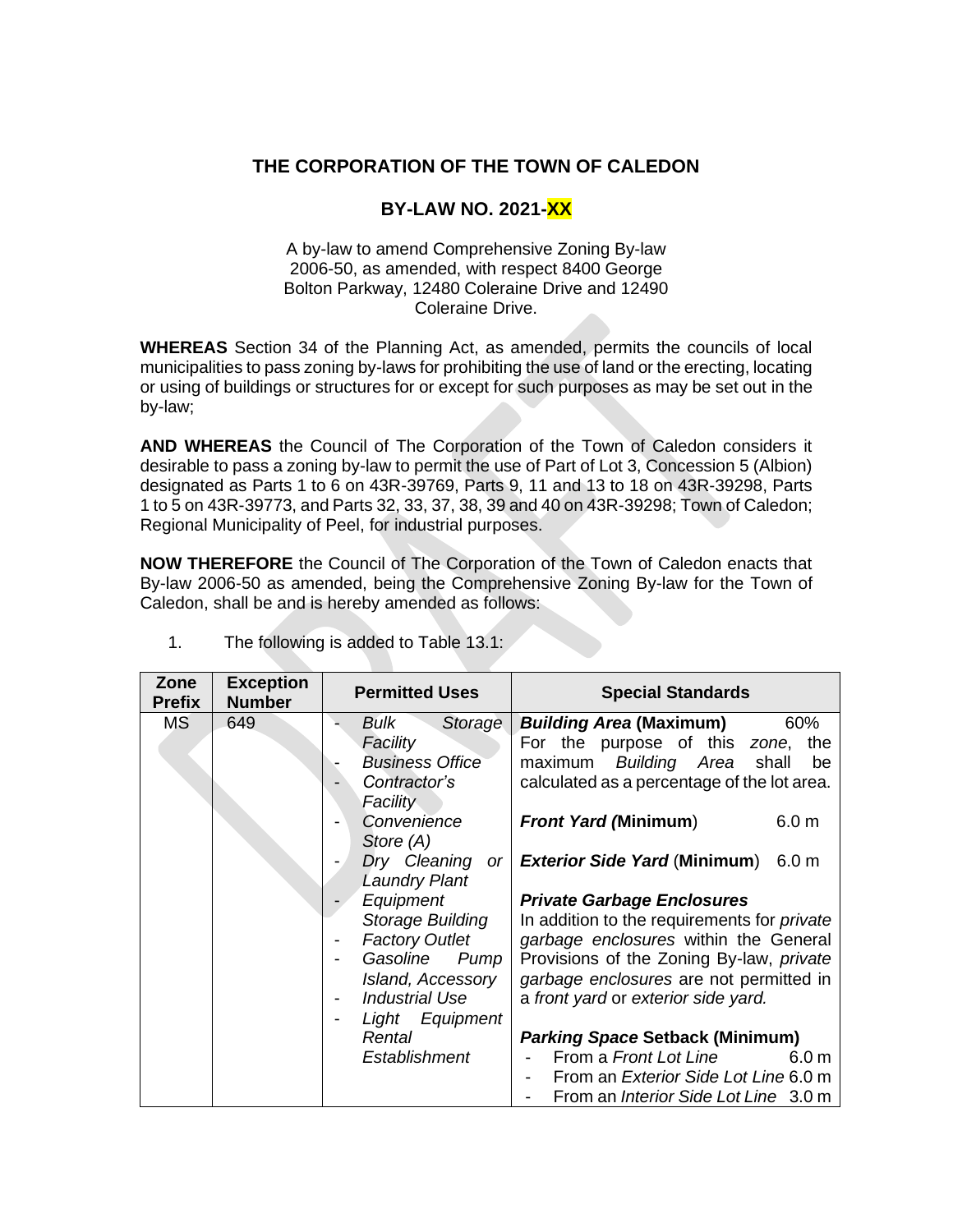| Zone<br><b>Prefix</b> | <b>Exception</b><br><b>Number</b> | <b>Permitted Uses</b>                                                                                                                                                                                                                                                                                                                                                                                                                                                         | <b>Special Standards</b>                                                                                                                                                                                                                                                                                                                                                                                                                                                                                                                                                                                                                                                                                                                                                                                                                                                                                                                                                                                                                                                                                                                                                                                                                                                                                                                                                                                                                                                                                                                 |
|-----------------------|-----------------------------------|-------------------------------------------------------------------------------------------------------------------------------------------------------------------------------------------------------------------------------------------------------------------------------------------------------------------------------------------------------------------------------------------------------------------------------------------------------------------------------|------------------------------------------------------------------------------------------------------------------------------------------------------------------------------------------------------------------------------------------------------------------------------------------------------------------------------------------------------------------------------------------------------------------------------------------------------------------------------------------------------------------------------------------------------------------------------------------------------------------------------------------------------------------------------------------------------------------------------------------------------------------------------------------------------------------------------------------------------------------------------------------------------------------------------------------------------------------------------------------------------------------------------------------------------------------------------------------------------------------------------------------------------------------------------------------------------------------------------------------------------------------------------------------------------------------------------------------------------------------------------------------------------------------------------------------------------------------------------------------------------------------------------------------|
|                       |                                   | Maintenance<br>Garage,<br>Accessory<br>Merchandise<br>Service Shop<br>Vehicle<br><b>Motor</b><br><b>Body Shop</b><br>Motor Vehicle Gas<br>Bar<br><b>Motor</b><br>Vehicle<br><b>Repair Facility</b><br>Open<br>Storage<br>Area, Accessory<br>Outside Display or<br><b>Sales</b><br>Area,<br>Accessory<br>Research<br>Establishment<br>Transportation<br>Depot<br>Vehicular<br>Trailer<br>Storage,<br>Accessory<br>Warehouse<br>Warehouse,<br>Self-<br><b>Public</b><br>Storage | From a Rear Lot Line<br>3.0 <sub>m</sub><br>No parking spaces or aisle shall be<br>located closer than 6.0 metres from a<br>front yard or exterior side yard.<br>Notwithstanding the provisions noted<br>above to the contrary, where a lot line<br>abuts an EPA1 Zone the required<br>setback shall be reduced by 50%.<br><b>Loading Space Setback (Minimum)</b><br>No loading space shall be located<br>between the building and the street.<br>Delivery Space Setback (Minimum)<br>No delivery space shall be located<br>between the building and the street.<br><b>Driveway Setbacks (Minimum)</b><br>From the point at which a Front Lot Line<br>and an Exterior Side Lot Line meet:<br>6.0 <sub>m</sub><br><b>Open Storage Area, Accessory</b><br>-For the purpose of this zone, no open<br>storage area, accessory is permitted in<br>the front yard or exterior side yard.<br>-All open storage areas, accessory shall<br>be screened with fencing a minimum of<br>2.0m high with solid opaque materials.<br>Vehicular Trailer Storage, Accessory<br>Use<br>All vehicular trailer storage areas shall be<br>screened with year round<br>Vehicular Trailer Storage, Accessory<br>Use setback from an EPA1 Zone:<br>1.5 <sub>m</sub><br><b>Building Height (Maximum)</b><br>18.0 m<br><b>Height Exceptions</b><br>For the purpose of this zone, the building<br>or structure height provisions of this By-<br>law shall not apply to the following uses:<br>-Renewable energy mechanical systems<br>-Green roof mechanical systems |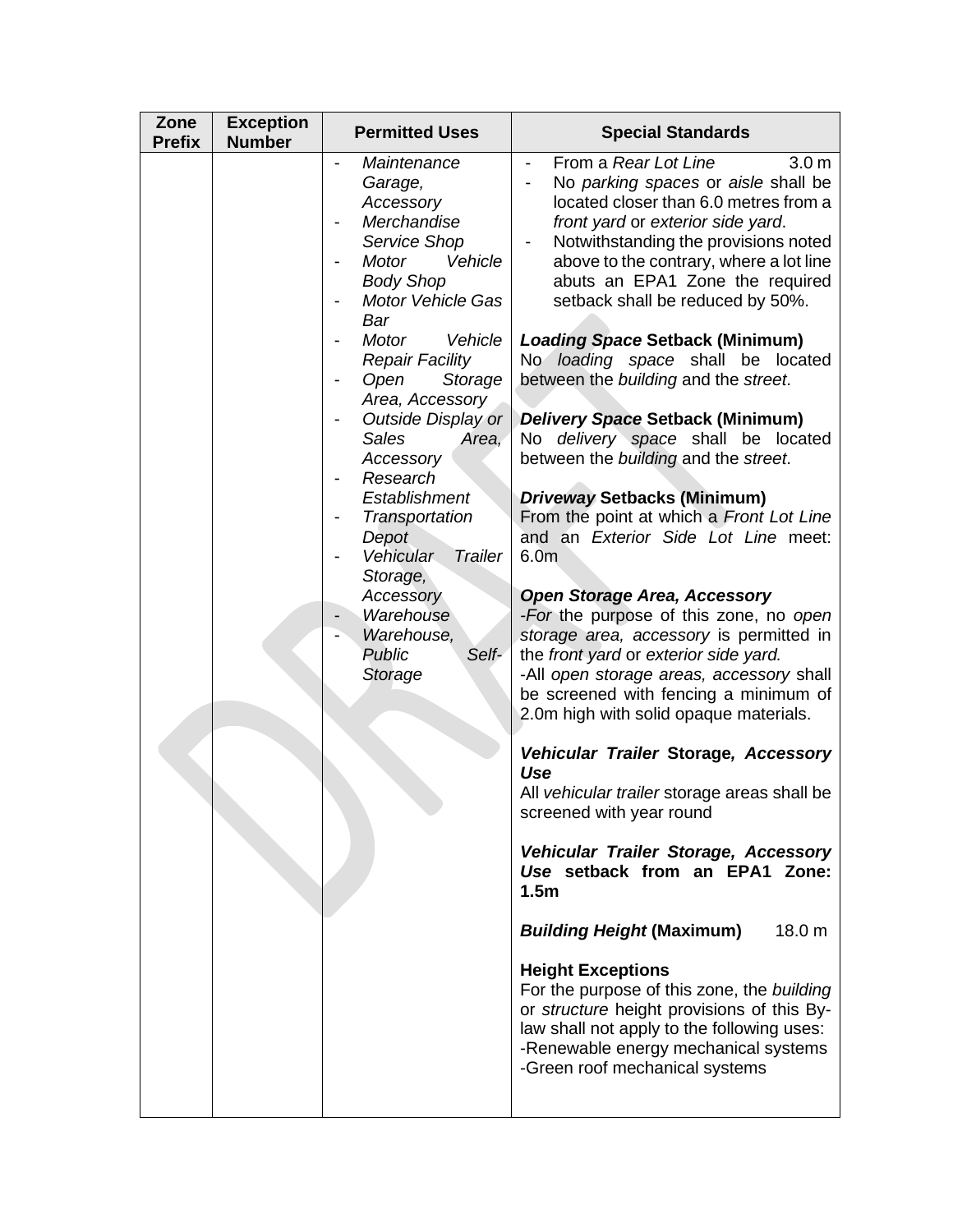| Zone<br><b>Prefix</b> | <b>Exception</b><br><b>Number</b> | <b>Permitted Uses</b>                                                                                              | <b>Special Standards</b>                                                                                                                                                                                                                                                                                 |
|-----------------------|-----------------------------------|--------------------------------------------------------------------------------------------------------------------|----------------------------------------------------------------------------------------------------------------------------------------------------------------------------------------------------------------------------------------------------------------------------------------------------------|
|                       |                                   |                                                                                                                    | <b>Illumination</b><br>Light fixtures shall be no more than 19.0m<br>above finished grade.                                                                                                                                                                                                               |
|                       |                                   |                                                                                                                    | <b>Parking Spaces (Minimum)</b><br>For the purpose of this zone, the<br>minimum off-street parking requirement<br>for a Warehouse with a gross floor area<br>greater than $25,000$ m <sup>2</sup> shall be 0.33<br>parking space per 100 $m2$ of gross floor<br>area or portion thereof of the building. |
|                       |                                   |                                                                                                                    | <b>Footnote A</b> $-$ for the purpose of this<br>zone, Section 13.1.1.5 shall not apply and<br>the uses denoted with footnote A shall<br>only be permitted as an accessory use to<br>a lot, or as a freestanding use that is<br>accessory and incidental to the other<br>permitted uses in the zone.     |
|                       |                                   |                                                                                                                    | <b>Footnote B</b> – subject to compliance with<br>Section 4.7.                                                                                                                                                                                                                                           |
| <b>MP</b>             | 650                               | <b>Business Office</b><br>Convenience<br>Store (A)<br>Day<br>Nursery,                                              | <b>Building Area (Maximum) 60%</b><br>For the purpose of this zone,<br>the<br>Building Area<br>shall<br>maximum<br>be<br>calculated as a percentage of the lot area.                                                                                                                                     |
|                       |                                   | Accessory<br><b>Drive</b><br><b>Through</b><br>Service<br>Facility,                                                | <b>Front Yard (Minimum)</b><br>6.0 <sub>m</sub>                                                                                                                                                                                                                                                          |
|                       |                                   | Accessory (B)<br>Equipment                                                                                         | <b>Exterior</b><br><b>Side</b><br>Yard<br>(Minimum)<br>6.0m                                                                                                                                                                                                                                              |
|                       |                                   | <b>Storage Building</b><br><b>Factory Outlet</b><br>Financial<br>Institution (A)                                   | <b>Private Garbage Enclosures</b><br>In addition to the requirements for <i>private</i><br>garbage enclosures within the General                                                                                                                                                                         |
|                       |                                   | <b>Fitness</b><br>Centre,<br>Accessory<br>Gasoline<br>Pump                                                         | Provisions of the Zoning By-law, private<br>garbage enclosures are not permitted in<br>a front yard or exterior side yard.                                                                                                                                                                               |
|                       |                                   | Island, Accessory<br><b>Industrial Use</b><br>Light Equipment<br>Rental<br>Establishment<br>Maintenance<br>Garage, | <b>Building Mass</b><br>For the purpose of this zone, where a lot<br>abuts a Regional Road, the combined<br>sum of all building widths shall be no less<br>than 50% of the lot frontage.                                                                                                                 |
|                       |                                   | Accessory                                                                                                          | <b>Parking Space Location</b><br>A maximum depth of 18.0 metres may be                                                                                                                                                                                                                                   |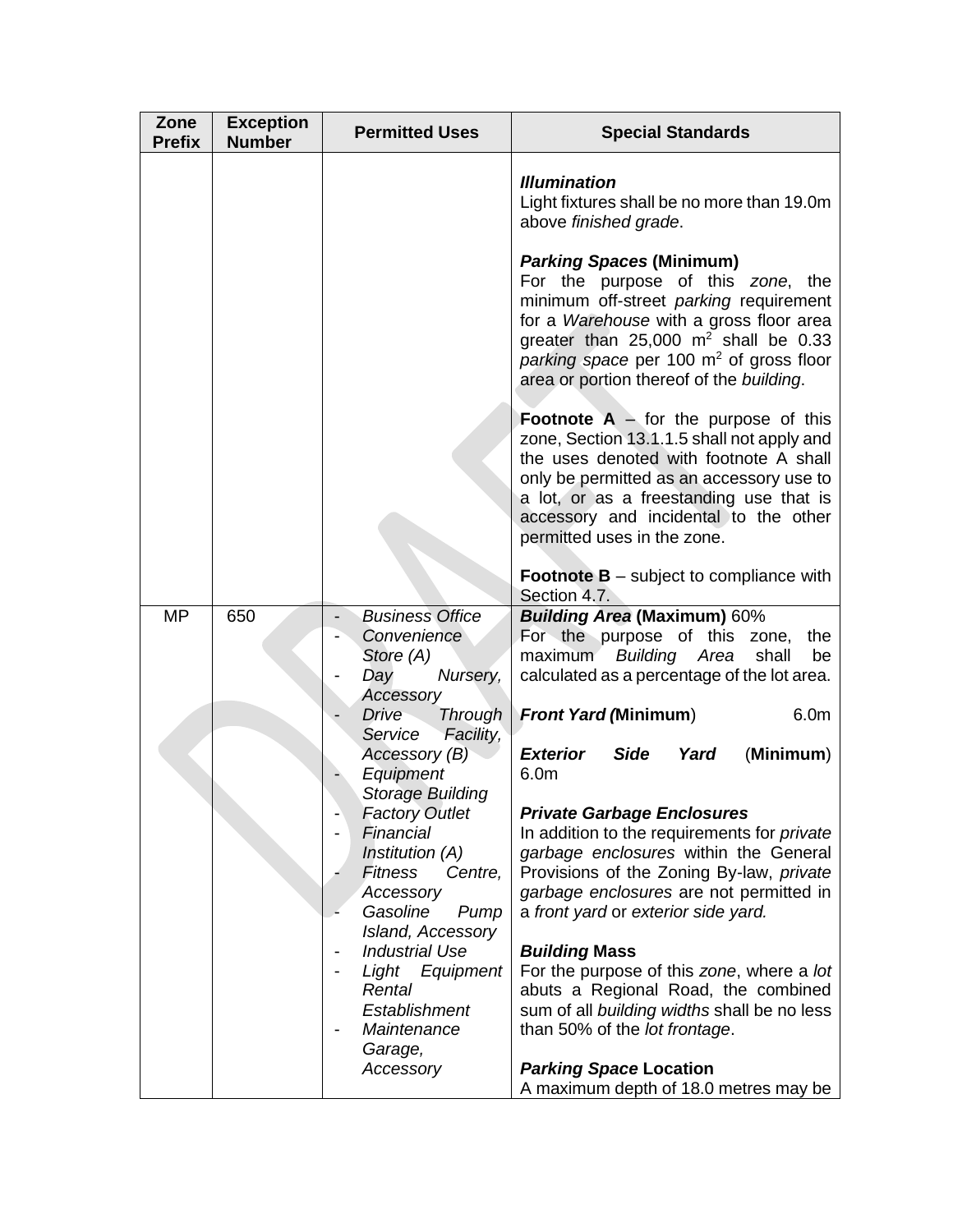| Zone<br><b>Prefix</b> | <b>Exception</b><br><b>Number</b> | <b>Permitted Uses</b>                                                                                                  | <b>Special Standards</b>                                                                                                                                                                                                                                                                                                        |
|-----------------------|-----------------------------------|------------------------------------------------------------------------------------------------------------------------|---------------------------------------------------------------------------------------------------------------------------------------------------------------------------------------------------------------------------------------------------------------------------------------------------------------------------------|
|                       |                                   | Vehicular<br><b>Trailer</b><br>Storage,<br>Accessory<br>Place of Assembly<br>Place of Worship                          | dedicated to <i>parking</i> spaces and one<br>aisle located between the planting strip<br>and the building along a front or exterior<br>side yard.                                                                                                                                                                              |
|                       |                                   | Research<br>Establishment<br><b>Restaurant (A)</b><br><b>Training Facility</b><br>Warehouse<br>Warehouse,<br>Wholesale | <b>Parking Space Setback (Minimum)</b><br>-From a Front Lot Line<br>6.0m<br>Side<br>-From<br>Exterior<br>Lot<br>Line<br>an<br>6.0m<br>Side<br>-From<br>Interior<br>Lot<br>Line<br>an<br>3.0 <sub>m</sub><br>-From a Rear Lot Line<br>3.0 <sub>m</sub><br>-Where a lot line abuts an EPA1 Zone the                               |
|                       |                                   |                                                                                                                        | required setback shall be reduced by<br>50%.<br><b>Loading Space Setback (Minimum)</b><br>Notwithstanding any setback requirement<br>related to loading spaces, loading spaces<br>shall be set back 3.0m behind any wall<br>facing the front or exterior lot line, and,<br>shall be screened with a solid wall.                 |
|                       |                                   |                                                                                                                        | Delivery Space Setback (Minimum)<br>Notwithstanding any setback requirement<br>related to <i>delivery</i> spaces, delivery<br>spaces shall be set back 3.0m behind any<br>wall facing the front or exterior lot line,<br>and, shall be screened with a solid wall.                                                              |
|                       |                                   |                                                                                                                        | Driveway Setbacks (Minimum)<br>From the point at which a Front Lot Line<br>and an Exterior Side Lot Line meet - 6.0m                                                                                                                                                                                                            |
|                       |                                   |                                                                                                                        | Vehicular Trailer Storage, Accessory<br>Use<br>-For the purpose of this zone, no<br>vehicular trailer storage is permitted in the<br>front yard or exterior side yard.<br>-No vehicular trailer storage shall exceed<br>5.0m in height.<br>-All vehicular trailer storage areas shall<br>be screened with year round screening. |
|                       |                                   |                                                                                                                        | <b>Height Exceptions</b><br>For the purpose of this zone, the building<br>or structure height provisions of this By-<br>law shall not apply to the following uses:<br>-Renewable energy mechanical systems                                                                                                                      |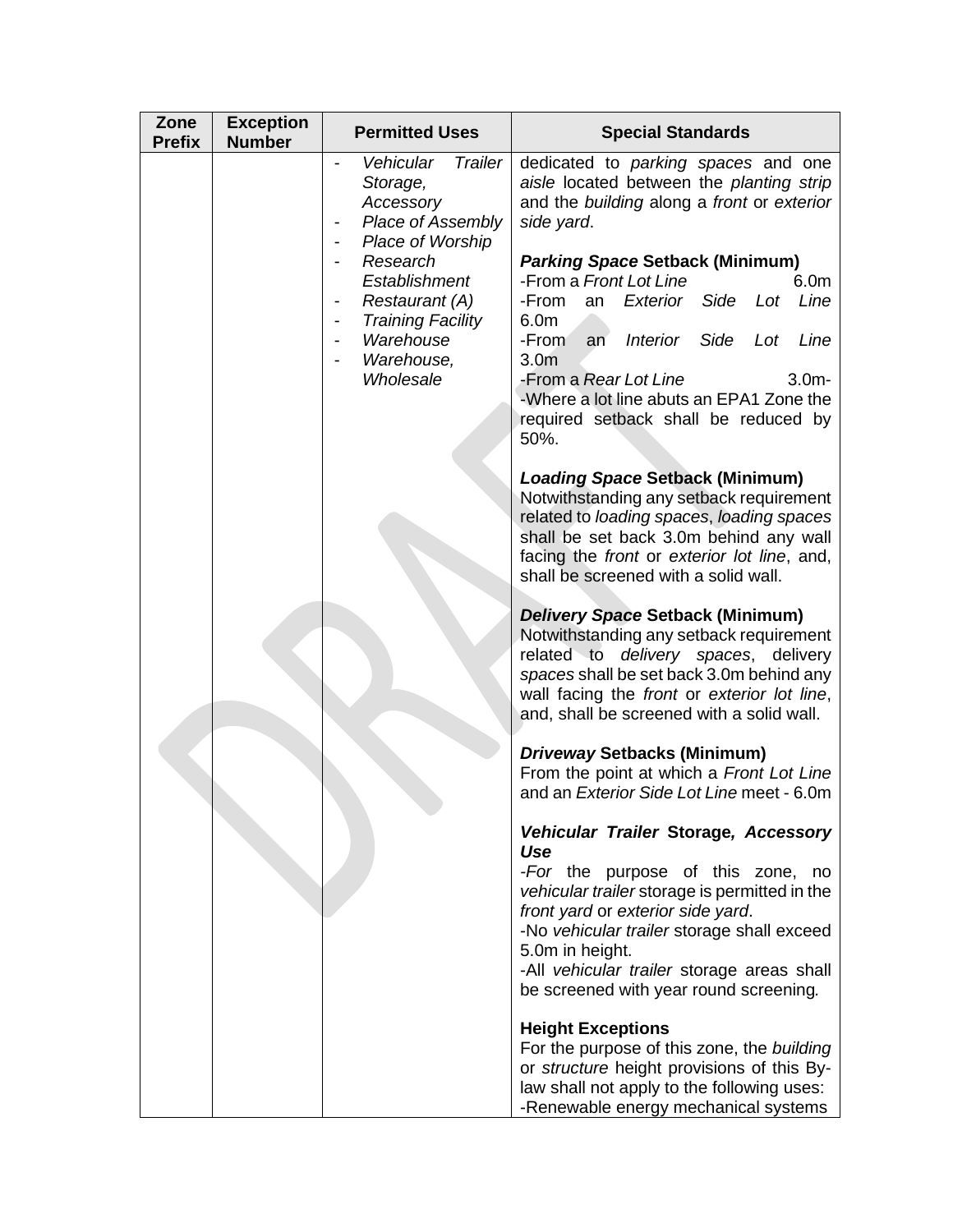| Zone<br><b>Prefix</b> | <b>Exception</b><br><b>Number</b> | <b>Permitted Uses</b> | <b>Special Standards</b>                                                                                                                                                                                                                                                                                                                                                                                                                                                                                                             |
|-----------------------|-----------------------------------|-----------------------|--------------------------------------------------------------------------------------------------------------------------------------------------------------------------------------------------------------------------------------------------------------------------------------------------------------------------------------------------------------------------------------------------------------------------------------------------------------------------------------------------------------------------------------|
|                       |                                   |                       | -Green roof mechanical systems<br><b>Illumination</b><br>Light fixtures shall be no more than 19.0m<br>above finished grade.<br><b>Parking Spaces (Minimum)</b><br>For the purpose of this zone, the<br>minimum off-street parking requirement<br>for a Warehouse with a gross floor area<br>greater than $25,000 \text{ m}^2$ shall be 0.33<br>parking space per 100 $m2$ of gross floor<br>area or portion thereof of the building.<br><b>Footnote A</b> $-$ For the purpose of this<br>zone, Section 13.1.1.5 shall not apply and |
|                       |                                   |                       | the uses denoted with footnote A shall<br>only be permitted as an accessory use to<br>a lot, or as a freestanding use that is<br>accessory and incidental to the other<br>permitted uses in the zone.<br><b>Footnote B</b> $-$ subject to compliance with<br>Section 4.7.                                                                                                                                                                                                                                                            |

2. Schedule "A", Zone Map 2 of By-law 2006-50, as amended is further amended for Part of Lot 3, Concession 5 (Albion) designated as Parts 1 to 6 on 43R-39769, Parts 9, 11 and 13 to 18 on 43R-39298, Parts 1 to 5 on 43R-39773, and Parts 32, 33, 37, 38, 39 and 40 on 43R-39298; Town of Caledon; Regional Municipality of Peel, from Serviced Industrial – Exception 579 (MS-579), Prestige Industrial – Exception 580 (MP-580) and Environmental Policy Area 1 Zone (EPA1) to Serviced Industrial – Exception 649 (MS-649) and Prestige Industrial – Exception 650 (MP-650) in accordance with Schedule "A" attached hereto.

**Enacted by the Town of Caledon Council this 30th day of March, 2021.**

\_\_\_\_\_\_\_\_\_\_\_\_\_\_\_\_\_\_\_\_\_\_\_\_\_\_\_\_\_\_\_\_\_\_\_ Allan Thompson, Mayor

Laura Hall, Town Clerk

\_\_\_\_\_\_\_\_\_\_\_\_\_\_\_\_\_\_\_\_\_\_\_\_\_\_\_\_\_\_\_\_\_\_\_